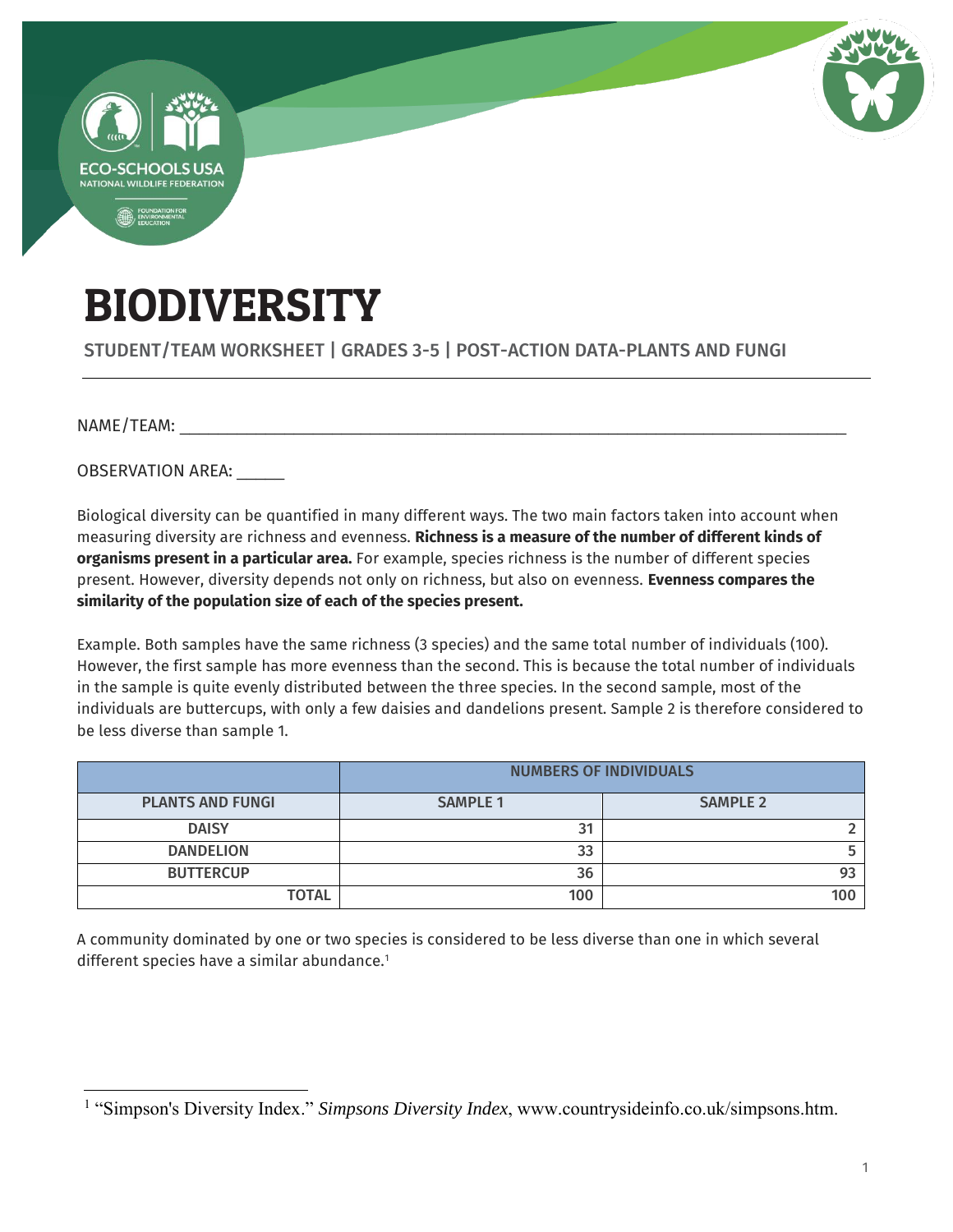





The team needs to observe the entire space. Slowly look up, down and all around the observation area, including the ground.

Use the SEEK app (Apple) or Google Lens app (Android), local field guides and/or local experts to provide identification assistance. If the name of the plant or fungi cannot be found, enter a description.

| 1.<br><b>CATEGORY</b><br>(PLANT OR FUNGUS) | <b>NAME</b>               | <b>QUANTITY</b> | ALIVE          | DEAD        |
|--------------------------------------------|---------------------------|-----------------|----------------|-------------|
| <b>EXAMPLE: PLANT</b>                      | <b>GREGG'S MISTFLOWER</b> | $\overline{7}$  | $\overline{7}$ | $\mathbf 0$ |
|                                            |                           |                 |                |             |
|                                            |                           |                 |                |             |
|                                            |                           |                 |                |             |
|                                            |                           |                 |                |             |
|                                            |                           |                 |                |             |
|                                            |                           |                 |                |             |
|                                            |                           |                 |                |             |
|                                            |                           |                 |                |             |
|                                            | <b>TOTALS</b>             |                 |                |             |

2. Total number of plants and fungi combined from the team's observation areas. \_\_\_\_\_

## 3. **Richness**

Number of different plant and fungi types. \_\_\_\_\_